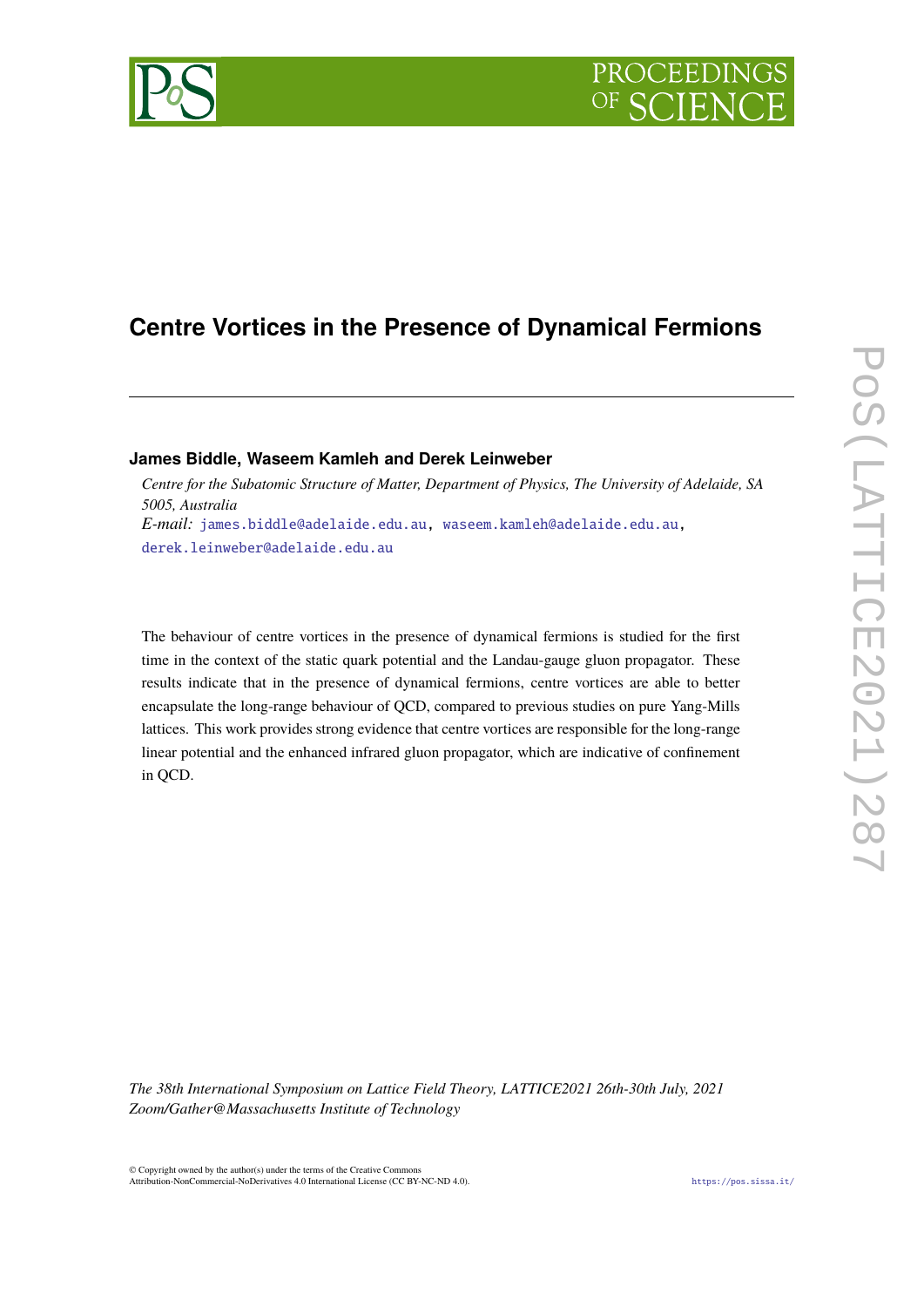#### **1. Introduction**

There is now an extensive body of lattice OCD results showing that centre vortices [\[1,](#page-6-0) [2\]](#page-6-1) play an important role in the confinement of quarks. Previous work has demonstrated that removal of centre vortices results in the loss of dynamical mass generation and restoration of chiral symmetry [\[3,](#page-6-2) [4\]](#page-6-3), removal of the string tension [\[5,](#page-6-4) [6\]](#page-6-5) and suppression of the infrared Landau-gauge gluon propagator [\[6–](#page-6-5)[8\]](#page-6-6). It has also been shown that vortices alone can reproduce a linear static quark potential [\[5,](#page-6-4) [9,](#page-6-7) [10\]](#page-7-0) and the infrared enhancement of the Landau-gauge gluon propagator. These results speak to the deep ties between centre vortices and confinement. However, the value of the vortex-only string tension obtained from pure Yang-Mills lattice studies has been consistently shown to be about ∼ 62% of the full string tension. Additionally, upon removal of centre vortices the gluon propagator shows persistent infrared enhancement [\[8\]](#page-6-6), indicating that there are still residual non-perturbative effects present.

In this work, we perform the first calculation exploring the impact of dynamical fermions on centre vortices as they govern the static quark potential and the Landau-gauge gluon propagator. By isolating the centre-vortex contributions to these quantities, we investigate how dynamical fermions impact the centre vortex model ground-state field structure. This calculation reveals significant new insight into the role of centre vortices in our understanding of QCD vacuum structure.

# **2. Method**

The centre vortex picture describes the OCD vacuum via the group centre of  $SU(3)$ , given by the cube roots of unity. Within this picture, centre vortices appear in four dimensions as closed sheets percolating the vacuum. As the sheets pierce a three dimensional slice of the lattice, they create a vortex line. Visualisations of centre vortices on the lattice are presented in Ref. [\[11\]](#page-7-1). The key property is that as a vortex line pierces a planar Wilson loop, it contributes a non-trivial centre phase to the loop, namely one of  $z = \exp\left(\pm \frac{2\pi i}{3}\right)$ . From this property, it is possible to identify centre vortices on the lattice [\[5,](#page-6-4) [10\]](#page-7-0). This identification procedure leads us to define three 'vortex-modified' ensembles:

- 1. Original, untouched (UT) fields,  $U_{\mu}(x)$ ,
- 2. Vortex-only (VO) fields,  $Z_{\mu}(x) \in \exp\left(\frac{2\pi i}{3}m(x)\right)$ ,  $m(x) \in \{-1, 0, +1\}$ ,
- 3. Vortex-removed (VR) fields,  $Z_{\mu}(x)^{\dagger} U_{\mu}(x) = R_{\mu}(x)$ ,

This procedure is performed on three gauge field ensembles, each containing 200 configurations. Two of these are  $(2 + 1)$  flavour dynamical ensembles from the PACS-CS collaboration [\[12\]](#page-7-2). The remaining ensemble is pure-gauge with a lattice spacing tuned to be similar to that of the PACS-CS ensembles. The pure-gauge ensemble provides a point of reference with which we can evaluate the impact of dynamical fermions on centre-vortex phenomenology.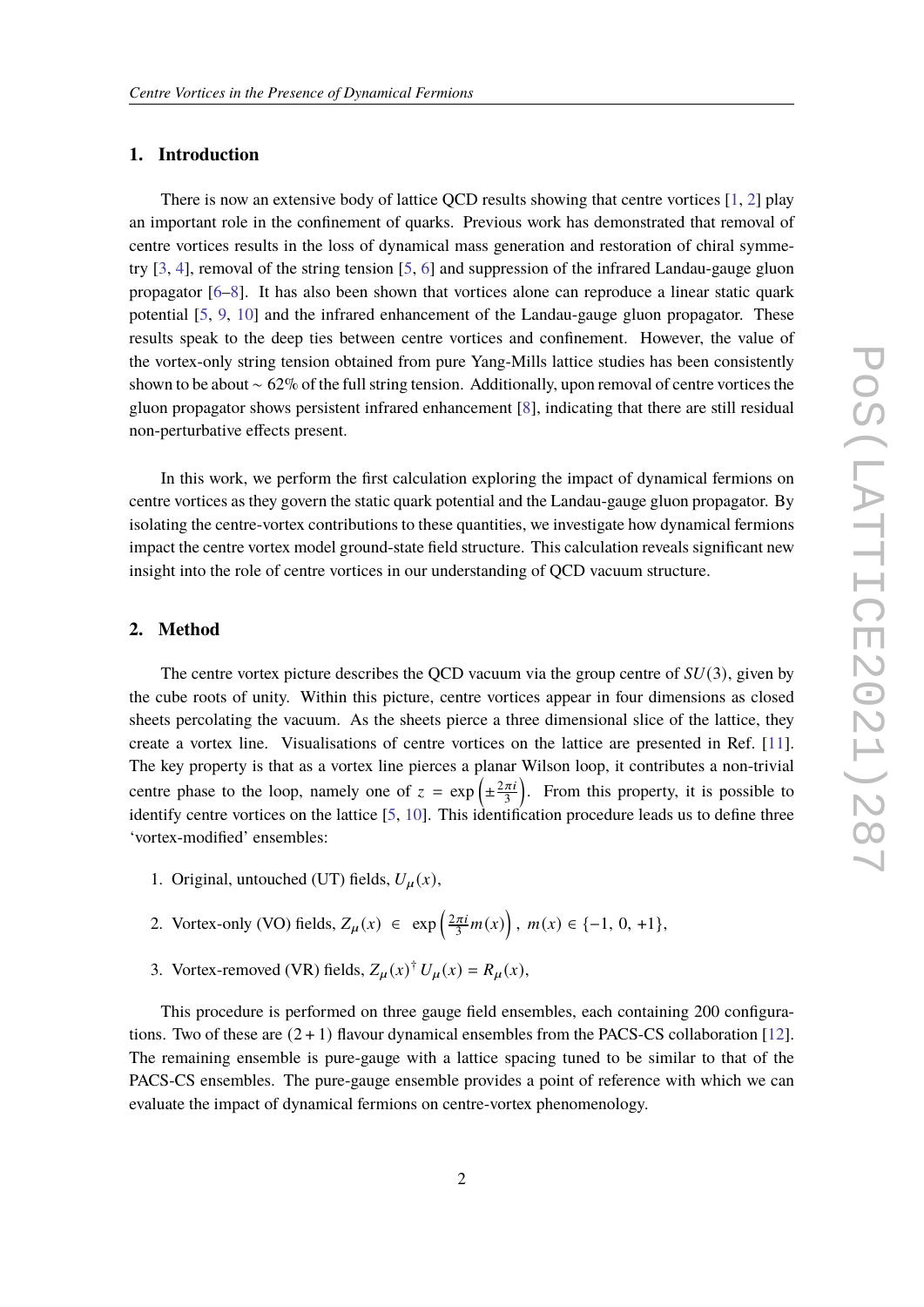### **3. Static Quark Potential**

The static quark potential is obtained by considering the expectation value of Wilson loops,  $\langle W(r, t) \rangle$ , with spatial separation r and temporal extent t [\[13\]](#page-7-3),

$$
\langle W(r,\,t)\rangle = \sum_{\alpha} \lambda^{\alpha}(r) \, \exp\left(-V^{\alpha}(r)\,t\right) \,. \tag{1}
$$

The relevant static quark potential is given by the lowest  $\alpha = 0$  state, which we extract via a variational analysis.

We expect the static quark potential for the original configurations to follow a Cornell potential, such that  $\alpha$ 

$$
V(r) = V_0 - \frac{\alpha}{r} + \sigma r \tag{2}
$$

The Cornell potential naturally decomposes into a Coulomb term and a linear term, with the former dominating at short distances and the latter at large distances. As we expect that centre vortices will encapsulate the non-perturbative long-range physics, the vortex-only results should give rise to a linear potential [\[14–](#page-7-4)[16\]](#page-7-5), whereas the vortex-removed results should capture the short-range behaviour. Initially we calculate the static quark potential on the pure-gauge ensemble, making use of our three vortex-modified ensembles. To analyse the linearity of the potential at large distances we also plot a sliding linear fit to the potential with extent  $-\frac{3}{2}$  $\frac{3}{2}a \leq r \leq \frac{3}{2}$  $\frac{3}{2}a$ . These results are shown in Fig. [1.](#page-3-0)

We observe that qualitatively the centre vortices account for the long-distance physics, as can be seen in the linearity of the vortex-only data. Furthermore, removal of vortices accounts for a complete removal of long-range potential, as visualised by the sliding fits dropping to 0. However, the value of the string tension between the original and vortex-only data differs. As has been observed previously, the vortex-only result sits at around 62% of the original string tension.

We now introduce dynamical fermions with a pion mass of  $m_{\pi} = 701$ MeV and perform the same analysis. The results of this are shown in Fig. [2.](#page-3-1) Here we observe a slight suppression of the original string tension, as expected due to screening effects brought about by the introduction of dynamical fermions. Most importantly, the vortex-only string tension is now in excellent agreement with the original ensemble, as can be clearly seen on the sliding fit plot. The fact that this improvement is observed even at an unphysically large pion mass is interesting, as it speaks to the dramatic effect of dynamical fermions on the vortex structure even when the observed screening effects are minimal. The effect of vortex removal is to remove confinement, with the sliding average in excellent agreement with 0 at large distances. Similar results are observed for the lightest pion mass available in the PACS-CS ensembles at  $m_{\pi} = 156$ MeV.

Overall, the introduction of dynamical fermions both improves the reproduction of the string tension from vortex-only ensembles and improves the removal of long-range potential from vortexremoved ensembles. These results are surprising, and demand further investigation into the interplay between centre vortices and dynamical fermions.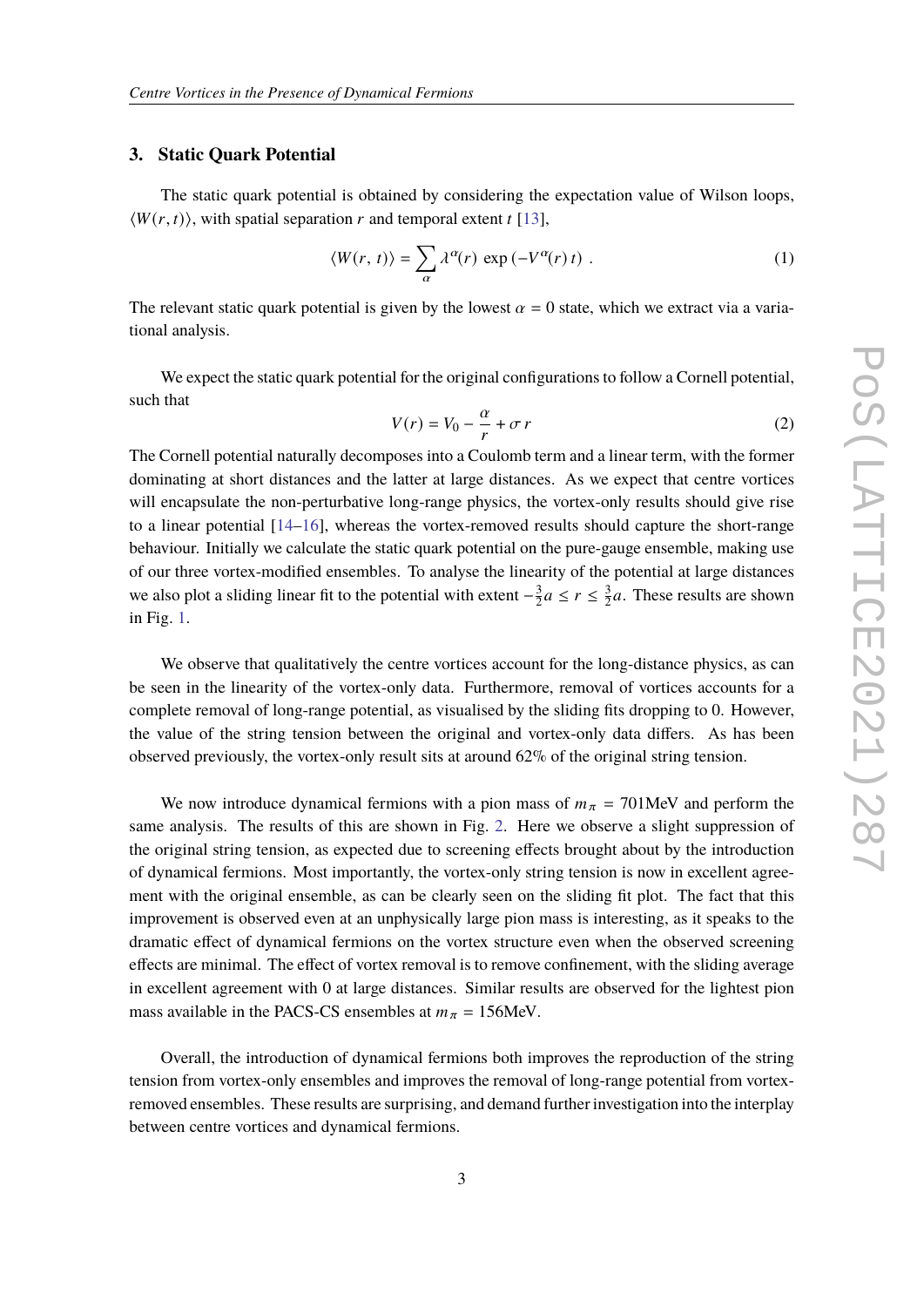<span id="page-3-0"></span>

**Figure 1:** The static quark potential as calculated on the vortex-modified pure-gauge ensembles. The lower plot shows the slope of a sliding linear window, as described in the text.

<span id="page-3-1"></span>

**Figure 2:** The static quark potential as calculated on the vortex-modified  $m_{\pi} = 701$ MeV ensembles.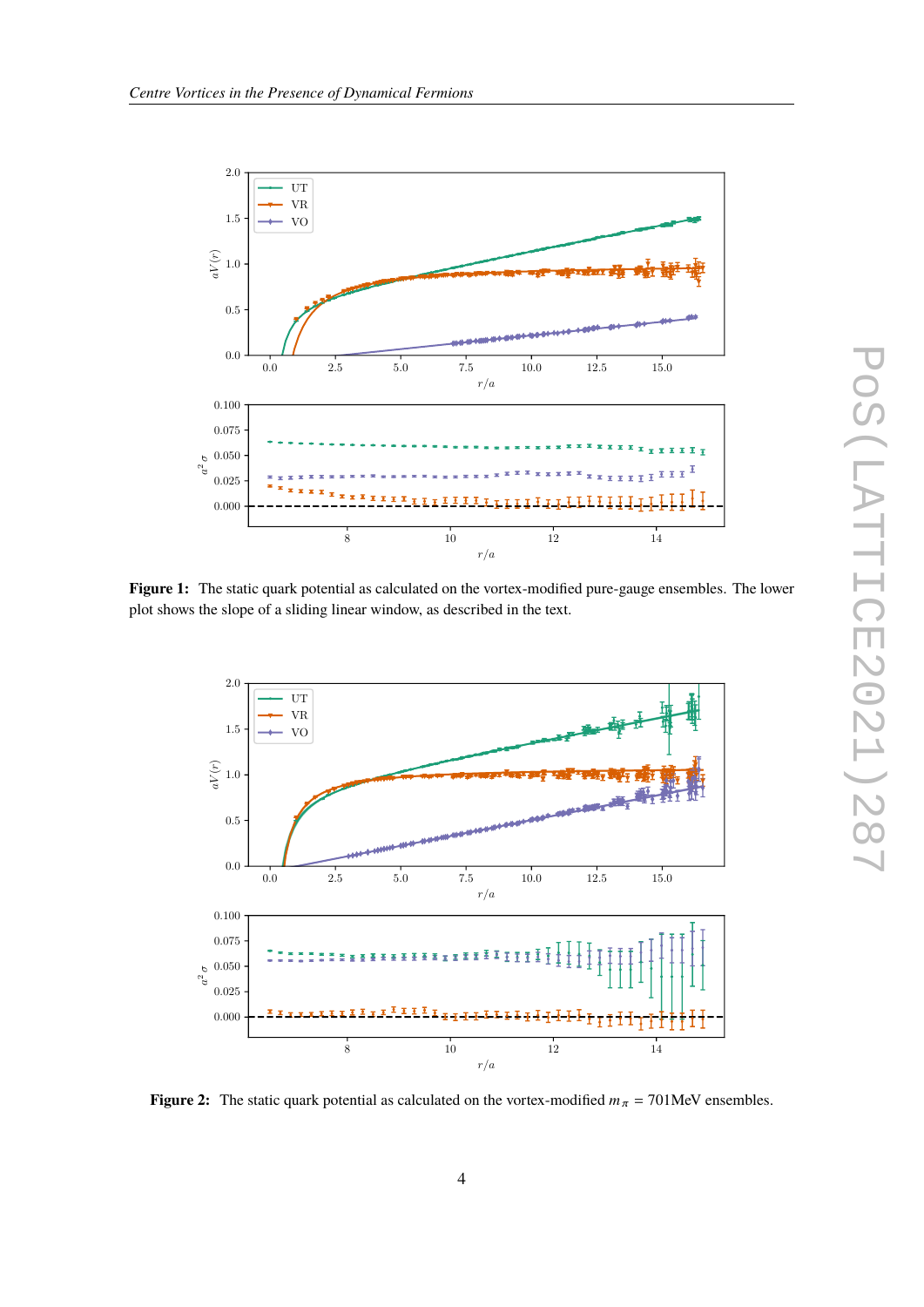<span id="page-4-0"></span>

**Figure 3:** Pure-gauge vortex-modified gluon propagators.

# **4. Gluon Propagator**

We now turn our attention to the Landau-gauge gluon propagator in momentum space, defined on the lattice as

$$
D(q^2) = \frac{2}{3(n_c^2 - 1)V} \left\langle \text{Tr} \, A_\mu(q) \, A_\mu(-q) \right\rangle, \tag{3}
$$

where V is the lattice volume and  $n_c = 3$  is the number of colours. The nonperturbative gluon propagator can be written as

$$
D(q^2) = \frac{Z(q^2)}{q^2},
$$
\n(4)

where  $Z(q^2)$  is the renormalisation function. In the limit as  $q \to \infty$ , we expect  $D(q^2) \to \frac{1}{q^2}$ , and as such we plot  $Z(q^2)$ .  $Z(q^2)$  is renormalised by setting  $Z(\mu^2) = 1$  at  $\mu = 5.5$ GeV.

Beginning with the pure-gauge ensemble, the vortex-modified propagators are as shown in Fig. [3.](#page-4-0) The original propagator is epitomised by infrared enhancement and a trend towards unity at large momentum. Here we see that vortex removal suppresses the infrared enhancement, but retains the high momentum behaviour. Conversely, the vortex-only propagator contains only infrared strength, with a complete removal of high momentum behaviour. We also consider reconstructing the original propagator as a linear combination of the vortex-only and vortex-removed propagators. Here we see that we can achieve a full reproduction of the original propagator via this method, indicating that vortices effectively partition the propagator short and long-range information. However, there is still substantial residual infrared strength in the vortex-removed propagator.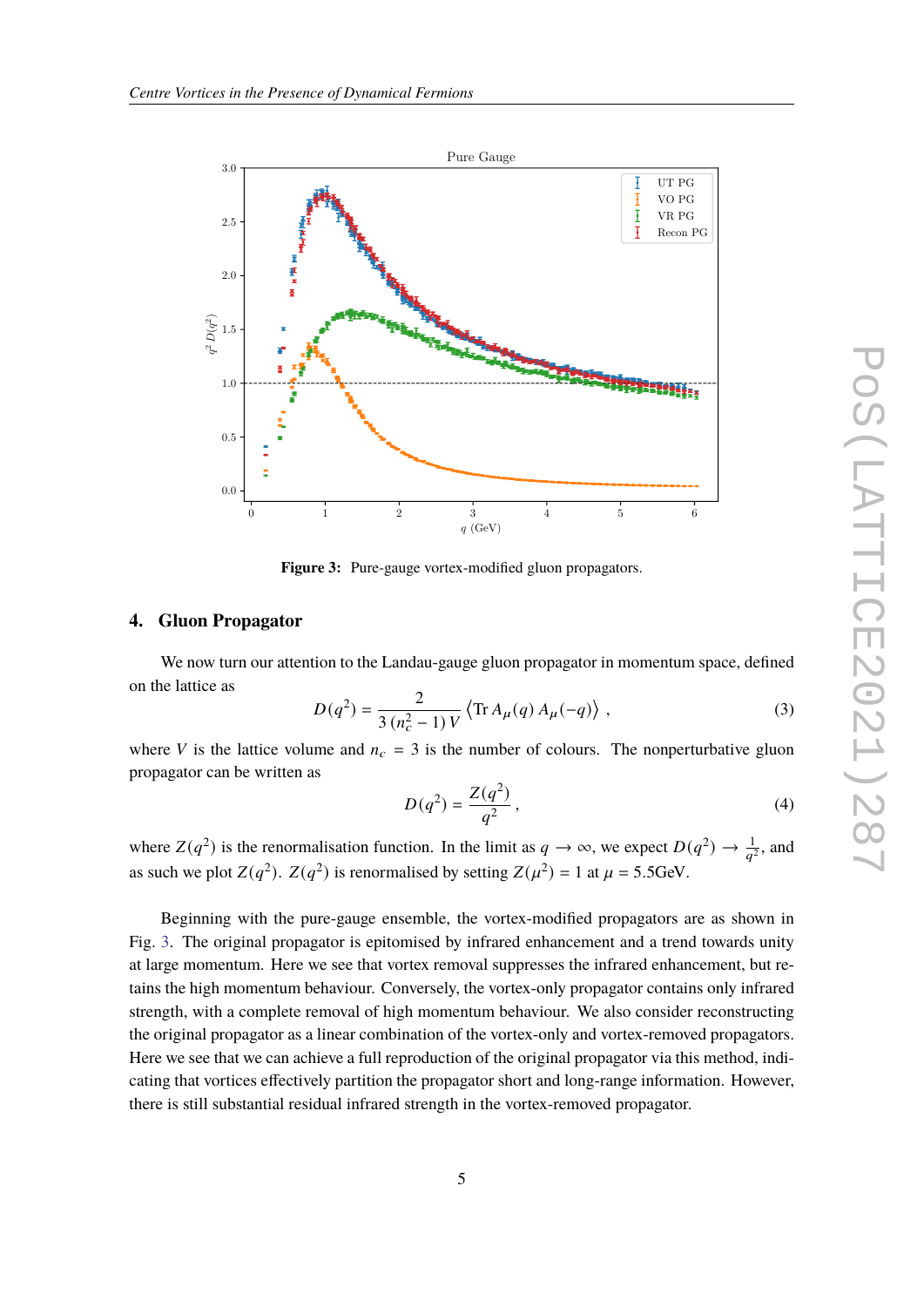<span id="page-5-0"></span>

**Figure 4:**  $m_{\pi}$  = 701MeV vortex-modified gluon propagators.

Turning to the dynamical ensemble with  $m_{\pi} = 701$  MeV, the vortex-modified propagators now appear as in Fig. [4.](#page-5-0) We see a noticeable screening of the propagator, coupled with improvement in the ability of vortex-removal to remove infrared enhancement. The ability to reconstruct the original propagator from its vortex components is diminished, and at present the origins of this discrepancy are under investigation. However, the increased suppression of infrared strength after vortex removal is an important point, as it indicates a substantial enhancement in the isolation of infrared strength into the vortex-only propagator.

## **5. Conclusion**

We have presented the first study of the impact of dynamical fermions on centre vortices in the context of the static quark potential and the gluon propagator. In regards to the static quark potential, we find that centre vortices can quantitatively capture the string tension, and that vortex removal eliminates the long distance potential. This is in stark contrast to the pure-gauge situation, where vortices only qualitatively reproduce the long-range potential.

When considering the gluon propagator, the results are encouraging. The increased ability of vortex removal to suppress infrared enhancement is an important result that demands further investigation. The discrepancy in reconstructing the original propagator from its vortex-modified components is also being studied further.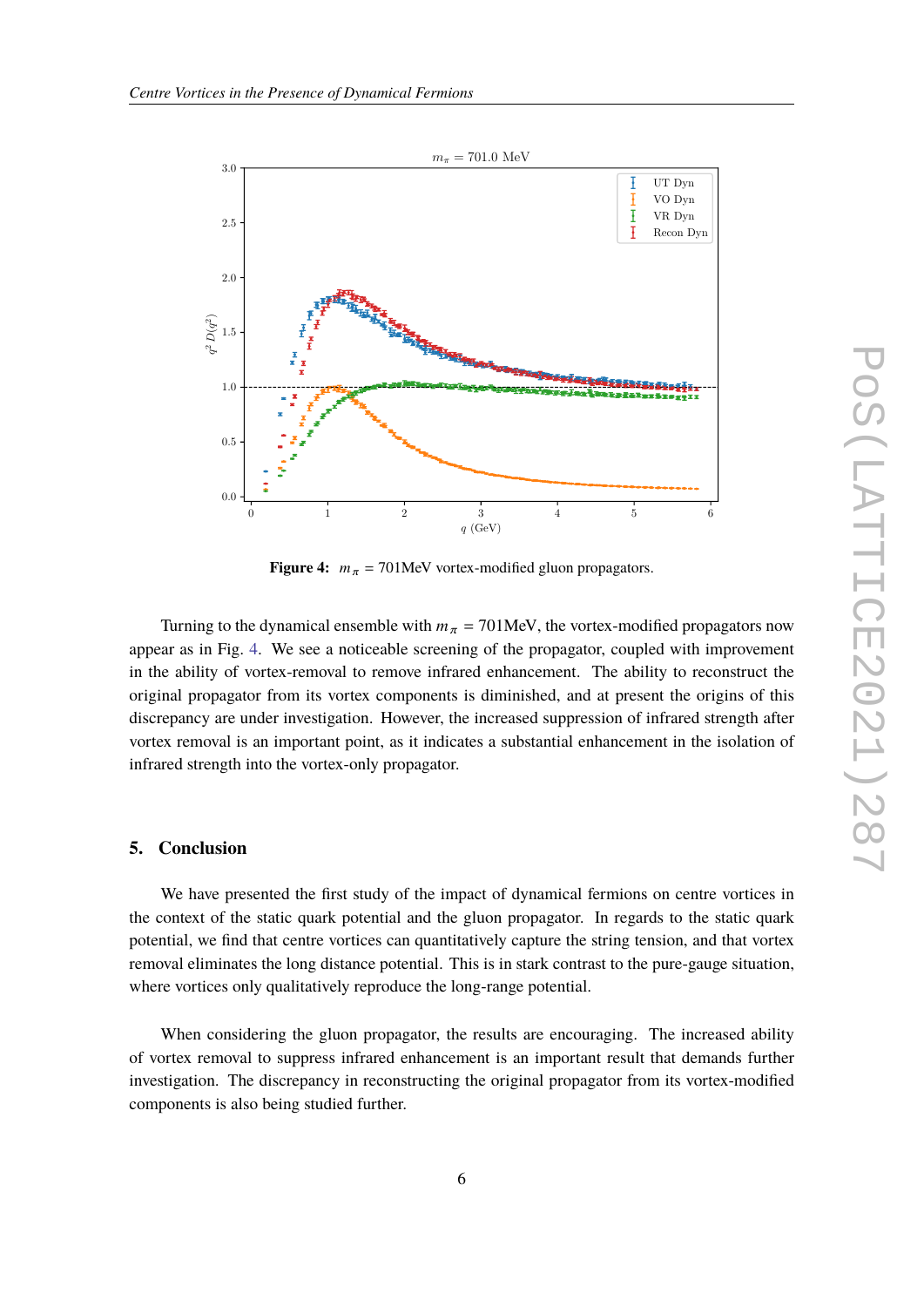These early results are exciting and perhaps unexpected. The results presented here show a significant change in the ability of centre vortices to capture the underlying physics of confinement. Further calculation is needed to clarify this picture, but so far these results point to a host of exciting relationships between centre vortices and dynamical fermions on the lattice.

# **Acknowledgments**

We thank the PACS-CS Collaboration for making their  $2 + 1$  flavour configurations available via the International Lattice Data Grid (ILDG). This research was undertaken with the assistance of resources from the National Computational Infrastructure (NCI), provided through the National Computational Merit Allocation Scheme and supported by the Australian Government through Grant No. LE190100021 via the University of Adelaide Partner Share. This research is supported by Australian Research Council through Grants No. DP190102215 and DP210103706. WK is supported by the Pawsey Supercomputing Centre through the Pawsey Centre for Extreme Scale Readiness (PaCER) program.

#### **References**

- <span id="page-6-0"></span>[1] G. 't Hooft, *On the Phase Transition Towards Permanent Quark Confinement*, *[Nucl. Phys. B](https://doi.org/10.1016/0550-3213(78)90153-0)* **138** [\(1978\) 1.](https://doi.org/10.1016/0550-3213(78)90153-0)
- <span id="page-6-1"></span>[2] G. 't Hooft, *A Property of Electric and Magnetic Flux in Nonabelian Gauge Theories*, *[Nucl.](https://doi.org/10.1016/0550-3213(79)90595-9) Phys. B* **153** [\(1979\) 141.](https://doi.org/10.1016/0550-3213(79)90595-9)
- <span id="page-6-2"></span>[3] A. Trewartha, W. Kamleh and D. Leinweber, *Evidence that centre vortices underpin dynamical chiral symmetry breaking in SU(3) gauge theory*, *[Phys. Lett. B](https://doi.org/10.1016/j.physletb.2015.06.025)* **747** (2015) 373 [[1502.06753](https://arxiv.org/abs/1502.06753)].
- <span id="page-6-3"></span>[4] A. Trewartha, W. Kamleh and D.B. Leinweber, *Centre vortex removal restores chiral symmetry*, *J. Phys. G* **44** [\(2017\) 125002](https://doi.org/10.1088/1361-6471/aa9443) [[1708.06789](https://arxiv.org/abs/1708.06789)].
- <span id="page-6-4"></span>[5] K. Langfeld, *Vortex structures in pure SU(3) lattice gauge theory*, *[Phys. Rev. D](https://doi.org/10.1103/PhysRevD.69.014503)* **69** (2004) [014503](https://doi.org/10.1103/PhysRevD.69.014503) [[hep-lat/0307030](https://arxiv.org/abs/hep-lat/0307030)].
- <span id="page-6-5"></span>[6] P.O. Bowman, K. Langfeld, D.B. Leinweber, A. Sternbeck, L. von Smekal and A.G. Williams, *Role of center vortices in chiral symmetry breaking in SU(3) gauge theory*, *[Phys. Rev. D](https://doi.org/10.1103/PhysRevD.84.034501)* **84** (2011) 034501 [[1010.4624](https://arxiv.org/abs/1010.4624)].
- [7] K. Langfeld, H. Reinhardt and J. Gattnar, *Gluon propagators and quark confinement*, *[Nucl.](https://doi.org/10.1016/S0550-3213(01)00574-0) Phys. B* **621** [\(2002\) 131](https://doi.org/10.1016/S0550-3213(01)00574-0) [[hep-ph/0107141](https://arxiv.org/abs/hep-ph/0107141)].
- <span id="page-6-6"></span>[8] J.C. Biddle, W. Kamleh and D.B. Leinweber, *Gluon propagator on a center-vortex background*, *[Phys. Rev. D](https://doi.org/10.1103/PhysRevD.98.094504)* **98** (2018) 094504 [[1806.04305](https://arxiv.org/abs/1806.04305)].
- <span id="page-6-7"></span>[9] A. O'Cais, W. Kamleh, K. Langfeld, B. Lasscock, D. Leinweber, P. Moran et al., *Preconditioning Maximal Center Gauge with Stout Link Smearing in SU(3)*, *[Phys. Rev. D](https://doi.org/10.1103/PhysRevD.82.114512)* **82** [\(2010\) 114512](https://doi.org/10.1103/PhysRevD.82.114512) [[0807.0264](https://arxiv.org/abs/0807.0264)].